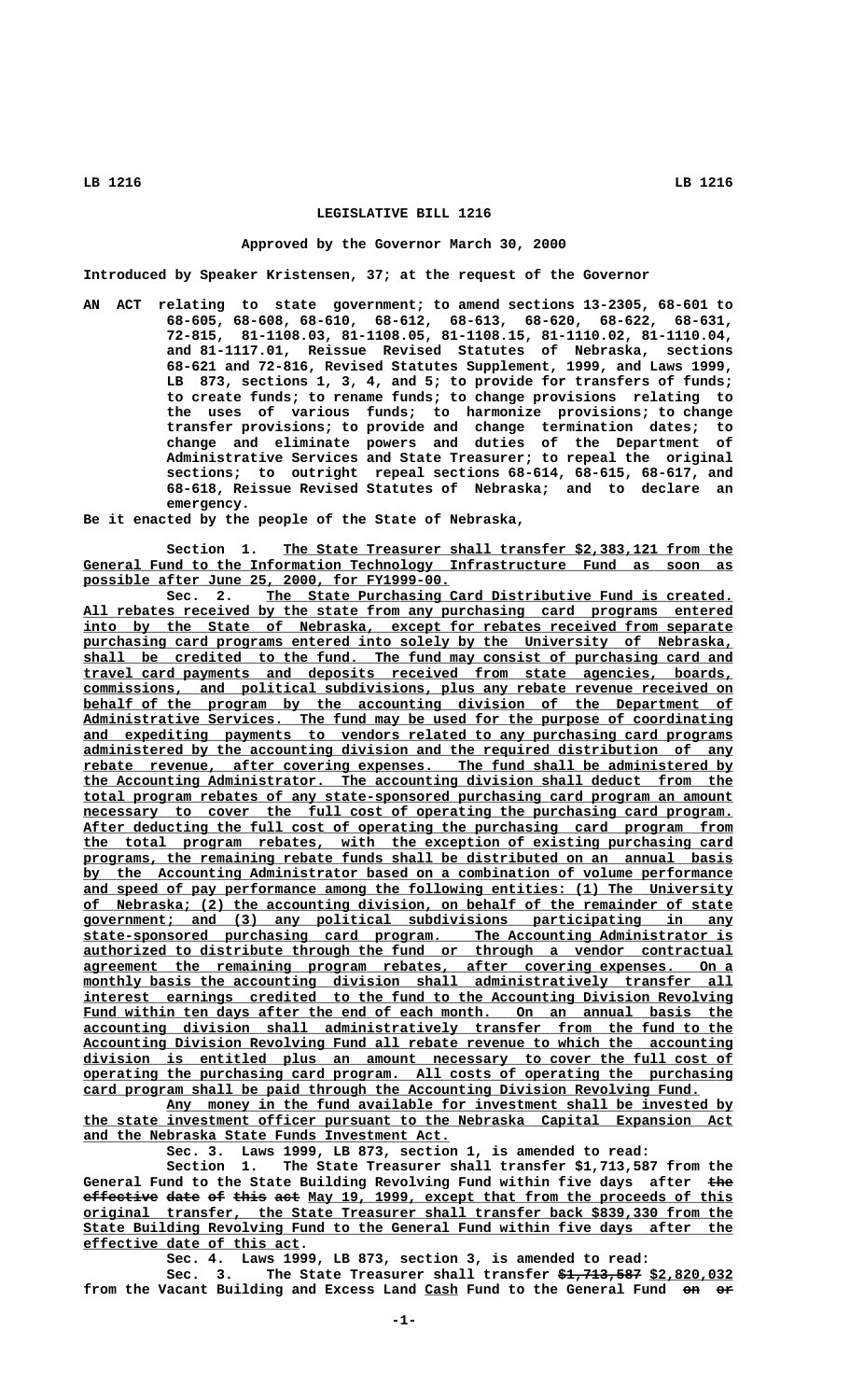**after June 15, 2001, for FY2000-01 within five days after the effective date ————— ———— ——— ————— ——— ————————— \_\_\_\_\_\_\_\_\_\_\_\_\_\_\_\_\_\_\_\_\_\_\_\_\_\_\_\_\_\_\_\_\_\_\_\_\_\_\_\_\_ \_\_\_\_\_\_\_\_\_\_\_ of this act.**

**Sec. 5. Laws 1999, LB 873, section 4, is amended to read:**

Sec. 4. Upon written request from the Director of Administrative  $S$ ervices, the State Treasurer is authorized to make transfers from the Vacant Building and Excess Land Fund to the Building Renewal Allocation Fund in **cumulative amounts not to exceed \$1,083,827, on or before June 30, 2001.** The  **\_\_\_\_\_\_\_\_\_\_\_\_\_\_\_\_\_\_\_\_\_\_\_\_\_\_\_\_\_\_\_\_\_\_\_\_\_\_\_\_\_\_\_\_\_\_\_\_\_\_\_\_\_\_\_\_\_\_\_\_\_\_\_\_\_\_\_\_\_\_\_\_\_\_\_\_\_\_ State Treasurer shall transfer \$1,083,827 from the Vacant Building and Excess \_\_\_\_\_\_\_\_\_\_\_\_\_\_\_\_\_\_\_\_\_\_\_\_\_\_\_\_\_\_\_\_\_\_\_\_\_\_\_\_\_\_\_\_\_\_\_\_\_\_\_\_\_\_\_\_\_\_\_\_\_\_\_\_\_\_\_\_\_\_\_\_\_\_\_\_\_\_ Land Cash Fund to the Building Renewal Allocation Fund within five days after \_\_\_\_\_\_\_\_\_\_\_\_\_\_\_\_\_\_\_\_\_\_\_\_\_\_\_\_\_\_\_ the effective date of this act.**

**Sec. 6. Laws 1999, LB 873, section 5, is amended to read:**

Sec. 5. <del>Upon written request from the Director</del> <del>of Administrative</del>  $S$ ervices, the State Treasurer is authorized to make transfers from the Vacant Building and Excess Land Fund to the State Building Revolving Fund in cumulative amounts not to exceed  $\frac{2}{7}$ ,661,488, on or before June 30, 2003. At  **\_\_\_\_\_\_\_\_\_\_\_\_\_\_\_\_\_\_\_\_\_\_\_\_\_\_\_\_\_\_\_\_\_\_\_\_\_\_\_\_\_\_\_\_\_\_\_\_\_\_\_\_\_\_\_\_\_\_\_\_\_\_\_\_\_\_\_\_\_\_\_\_\_\_\_\_\_\_ the direction of the budget administrator of the budget division of the \_\_\_\_\_\_\_\_\_\_\_\_\_\_\_\_\_\_\_\_\_\_\_\_\_\_\_\_\_\_\_\_\_\_\_\_\_\_\_\_\_\_\_\_\_\_\_\_\_\_\_\_\_\_\_\_\_\_\_\_\_\_\_\_\_\_\_\_\_\_\_\_\_\_\_\_\_\_ Department of Administrative Services, the State Treasurer shall transfer an \_\_\_\_\_\_\_\_\_\_\_\_\_\_\_\_\_\_\_\_\_\_\_\_\_\_\_\_\_\_\_\_\_\_\_\_\_\_\_\_\_\_\_\_\_\_\_\_\_\_\_\_\_\_\_\_\_\_\_\_\_\_\_\_\_\_\_\_\_\_\_\_\_\_\_\_\_\_ amount from the Vacant Building and Excess Land Cash Fund to the State** Building Revolving Fund on or after July 1, 2003, but no later than July 14,  **\_\_\_\_\_\_\_\_\_\_\_\_\_\_\_\_\_\_\_\_\_\_\_\_\_\_\_\_\_\_\_\_\_\_\_\_\_\_\_\_\_\_\_\_\_\_\_\_\_\_\_\_\_\_\_\_\_\_\_\_\_\_\_\_\_\_\_\_\_\_\_\_\_\_\_\_\_\_ 2003, not to exceed the total of: (1) \$2,188,913; (2) less the total \_\_\_\_\_\_\_\_\_\_\_\_\_\_\_\_\_\_\_\_\_\_\_\_\_\_\_\_\_\_\_\_\_\_\_\_\_\_\_\_\_\_\_\_\_\_\_\_\_\_\_\_\_\_\_\_\_\_\_\_\_\_\_\_\_\_\_\_\_\_\_\_\_\_\_\_\_\_ investment income credited to the State Building Revolving Fund from July 1, \_\_\_\_\_\_\_\_\_\_\_\_\_\_\_\_\_\_\_\_\_\_\_\_\_\_\_\_\_\_\_\_\_\_\_\_\_\_\_\_\_\_\_\_\_\_\_\_\_\_\_\_\_\_\_\_\_\_\_\_\_\_\_\_\_\_\_\_\_\_\_\_\_\_\_\_\_\_ 1999, to June 30, 2003; and (3) less any excess amounts of noninvestment \_\_\_\_\_\_\_\_\_\_\_\_\_\_\_\_\_\_\_\_\_\_\_\_\_\_\_\_\_\_\_\_\_\_\_\_\_\_\_\_\_\_\_\_\_\_\_\_\_\_\_\_\_\_\_\_\_\_\_\_\_\_\_\_\_\_\_\_\_\_\_\_\_\_\_\_\_\_ income revenue exceeding expenditures in the State Building Revolving Fund for \_\_\_\_\_\_\_\_\_\_\_\_\_\_\_\_\_\_\_\_\_\_\_\_\_\_\_\_\_\_\_\_\_\_\_\_\_\_\_\_\_\_\_\_\_\_\_\_\_\_\_\_\_\_\_\_\_\_\_\_\_\_\_\_\_\_\_\_\_\_\_\_\_\_\_\_\_\_ the 1999-01 biennium and the 2001-03 biennium, respectively, except that the** amount of this transfer when combined with the cash and investment balance **existing on June 30, 2003, in the State Building Revolving Fund shall not \_\_\_\_\_\_\_\_\_\_\_\_\_\_\_\_\_\_\_\_\_\_\_\_\_\_\_\_\_\_\_\_\_\_\_\_\_\_\_\_\_\_\_\_\_\_\_\_\_\_\_\_\_\_\_\_\_\_\_\_\_\_\_\_\_\_\_\_\_\_\_\_\_\_\_\_\_\_ exceed \$3,055,043. The budget administrator shall certify in writing to the \_\_\_\_\_\_\_\_\_\_\_\_\_\_\_\_\_\_\_\_\_\_\_\_\_\_\_\_\_\_\_\_\_\_\_\_\_\_\_\_\_\_\_\_\_\_\_\_\_\_\_\_\_\_\_\_\_\_\_\_\_\_\_\_\_\_\_\_\_\_\_\_\_\_\_\_ State Treasurer the exact amount to be transferred pursuant to this section.**

**Sec. 7. Section 13-2305, Reissue Revised Statutes of Nebraska, is amended to read:**

**13-2305. The Nebraska Local Government Innovation and Restructuring Fund is hereby created. The fund shall be used to carry out the purposes of sections 13-2301 to 13-2306. The fund shall be administered by the Department of Administrative Services and shall receive funds pursuant to sections 77-912 and 77-913. Any money in the fund available for investment shall be invested by the state investment officer pursuant to the Nebraska Capital Expansion Act and the Nebraska State Funds Investment Act.**

 **\_\_\_\_\_\_\_\_\_\_\_\_\_\_\_\_\_\_\_\_\_\_\_\_\_\_\_\_\_\_\_\_\_\_\_\_\_\_\_\_\_\_\_\_\_\_\_\_\_\_\_\_\_\_\_\_\_\_\_\_\_\_\_\_\_\_\_\_ On June 30, 2000, any unobligated, unexpended balance existing in \_\_\_\_\_\_\_\_\_\_\_\_\_\_\_\_\_\_\_\_\_\_\_\_\_\_\_\_\_\_\_\_\_\_\_\_\_\_\_\_\_\_\_\_\_\_\_\_\_\_\_\_\_\_\_\_\_\_\_\_\_\_\_\_\_\_\_\_\_\_\_\_\_\_\_\_\_\_ the Nebraska Local Government Innovation and Restructuring Fund shall be \_\_\_\_\_\_\_\_\_\_\_\_\_\_\_\_\_\_\_\_\_\_\_\_\_\_\_\_\_\_\_\_\_\_\_\_\_\_\_\_\_\_\_\_\_\_\_\_\_\_\_\_\_\_\_\_\_\_\_\_\_\_\_\_\_\_\_ transferred to the Department of Administrative Services Cash Fund.**

**Sec. 8. Section 68-601, Reissue Revised Statutes of Nebraska, is amended to read:**

**68-601. (1) In order to extend to the employees of the state and its political subdivisions and to the dependents and survivors of such employees the basic protection accorded to others by the old age and survivors insurance system embodied in the Social Security Act, it is hereby declared to be the policy of the Legislature, subject to the limitations of sections \_\_\_\_\_\_ —————— 68-601 to 68-613 68-618 and 68-621 to 68-630, that such steps be taken as to provide such protection to employees of the State of Nebraska and its political subdivisions on as broad a basis as is permitted under the act.**

**(2) In conformity with the policy of the Congress of the United States of America, it is hereby declared to be the policy of the State of Nebraska that the protection afforded employees in positions covered by retirement systems on the date the state agreement is made applicable to service performed in such positions or receiving periodic benefits under such retirement systems at such time will not be impaired as a result of making the agreement so applicable or as a result of legislative or executive action taken in anticipation or in consequence thereof and that the benefits provided by the Social Security Act and made available to employees of the State of Nebraska and of political subdivisions thereof or instrumentalities jointly created by the state and any other state or states, who are or may be members of a retirement system, shall be supplementary to the benefits provided by** such retirement system.<br>Sec. 9. S

Section 68-602, Reissue Revised Statutes of Nebraska, is **amended to read:**

**68-602. For purposes of sections 68-601 to 68-613 68-618 and 68-621 \_\_\_\_\_\_ ————— to 68-630, unless the context otherwise requires:**

**(1) Wages shall mean all remuneration for employment, including the cash value of all remuneration paid in any medium other than cash, except that wages shall not include that part of such remuneration which, even if it were for employment within the meaning of the Federal Insurance Contributions Act, would not constitute wages within the meaning of the act;**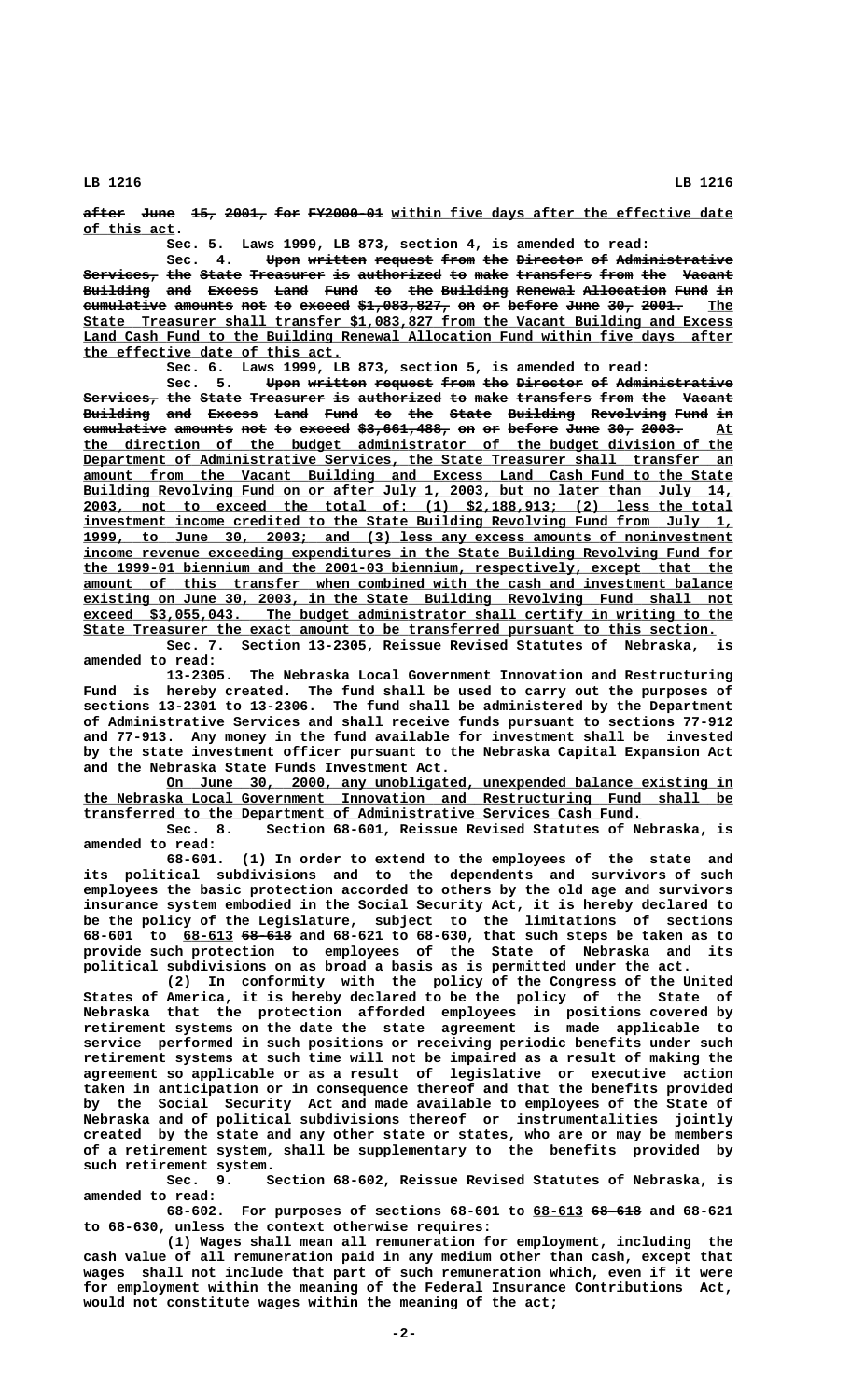**(2) Employment shall mean any service performed by an employee in the employ of the State of Nebraska or any political subdivision thereof for such employer except (a) service which, in the absence of an agreement entered —————— \_\_\_\_\_\_ into under sections 68-601 to 68-618 68-613 and 68-621 to 68-630, would constitute employment as defined in the Social Security Act or (b) service which under the act may not be included in an agreement between the state and the Secretary of Health and Human Services entered into under sections 68-601 \_\_\_\_\_\_ —————— to 68-613 68-618 and 68-621 to 68-630. Service which under the act may be included in an agreement only upon certification by the Governor in accordance with section 218(d)(3) of the act shall be included in the term employment if and when the Governor issues, with respect to such service, a certificate to the Secretary of Health and Human Services pursuant to subsection (2) of section 68-624;**

**(3) Employee shall include an officer of the state or a political subdivision thereof;**

**(4) State agency shall mean the Director of Administrative Services;**

**(5) Secretary of Health and Human Services shall include any individual to whom the Secretary of Health and Human Services has delegated any functions under the Social Security Act with respect to coverage under such act of employees of states and their political subdivisions and, with respect to any action taken prior to April 11, 1953, includes the Federal Security Administrator and any individual to whom such administrator had delegated any such function;**

**(6) Political subdivision shall include an instrumentality of the state, of one or more of its political subdivisions, or of the state and one or more of its political subdivisions, but only if such instrumentality is a juristic entity which is essentially legally separate and distinct from the state or subdivision and only if its employees are not by virtue of their relation to such juristic entity employees of the state or subdivision;**

**(7) Social Security Act shall mean the Act of Congress approved August 14, 1935, Chapter 531, 49 Stat. 620, officially cited as the Social Security Act, including regulations and requirements issued pursuant thereto, as such act has been amended or recodified to December 25, 1969, and may from time to time hereafter be amended or recodified; and**

**(8) Federal Insurance Contributions Act shall mean Chapter 21, subchapters A, B, and C of the Internal Revenue Code, and the term employee tax shall mean the tax imposed by section 3101 of such code.**

**Sec. 10. Section 68-603, Reissue Revised Statutes of Nebraska, is amended to read:**

**68-603. The state agency, with the approval of the Governor, is hereby authorized to enter, on behalf of the State of Nebraska, into an agreement with the Secretary of Health and Human Services, consistent with the \_\_\_\_\_\_ —————— terms and provisions of sections 68-601 to 68-613 68-618 and 68-621 to 68-630, for the purpose of extending the benefits of the federal old age and survivors' insurance system to employees of the state or any political subdivision thereof with respect to services specified in such agreement which constitute employment. The state agency, with the approval of the Governor, is further authorized to enter, on behalf of the State of Nebraska, into such modifications and amendments to such agreement with the Secretary of Health and Human Services as shall be consistent with the terms and provisions of \_\_\_\_\_\_ —————— sections 68-601 to 68-613 68-618 and 68-621 to 68-630 if such modification or amendment is necessary or desirable to secure the benefits and exemptions allowable to the State of Nebraska or any political subdivision thereof or to any employee of the State of Nebraska or any political subdivision thereof provided by the Social Security Act, the Federal Insurance Contributions Act, or the employee tax. Such agreement may contain such provisions relating to coverage, benefits, contributions, effective date, modification and termination of the agreement, administration, and other appropriate provisions as the state agency and Secretary of Health and Human Services shall agree upon, but, except as may be otherwise required by or under the Social Security Act as to the services to be covered, such agreement shall provide in effect that:**

**(1) Benefits will be provided for employees whose services are covered by the agreement and their dependents and survivors on the same basis as though such services constituted employment within the meaning of Title II of the Social Security Act;**

**(2) The state will pay to the Secretary of the Treasury of the United States, at such time or times as may be prescribed under the Social Security Act, contributions with respect to wages equal to the sum of the taxes which would be imposed by the Federal Insurance Contributions Act if the services covered by the agreement constituted employment within the meaning of the Federal Insurance Contributions Act;**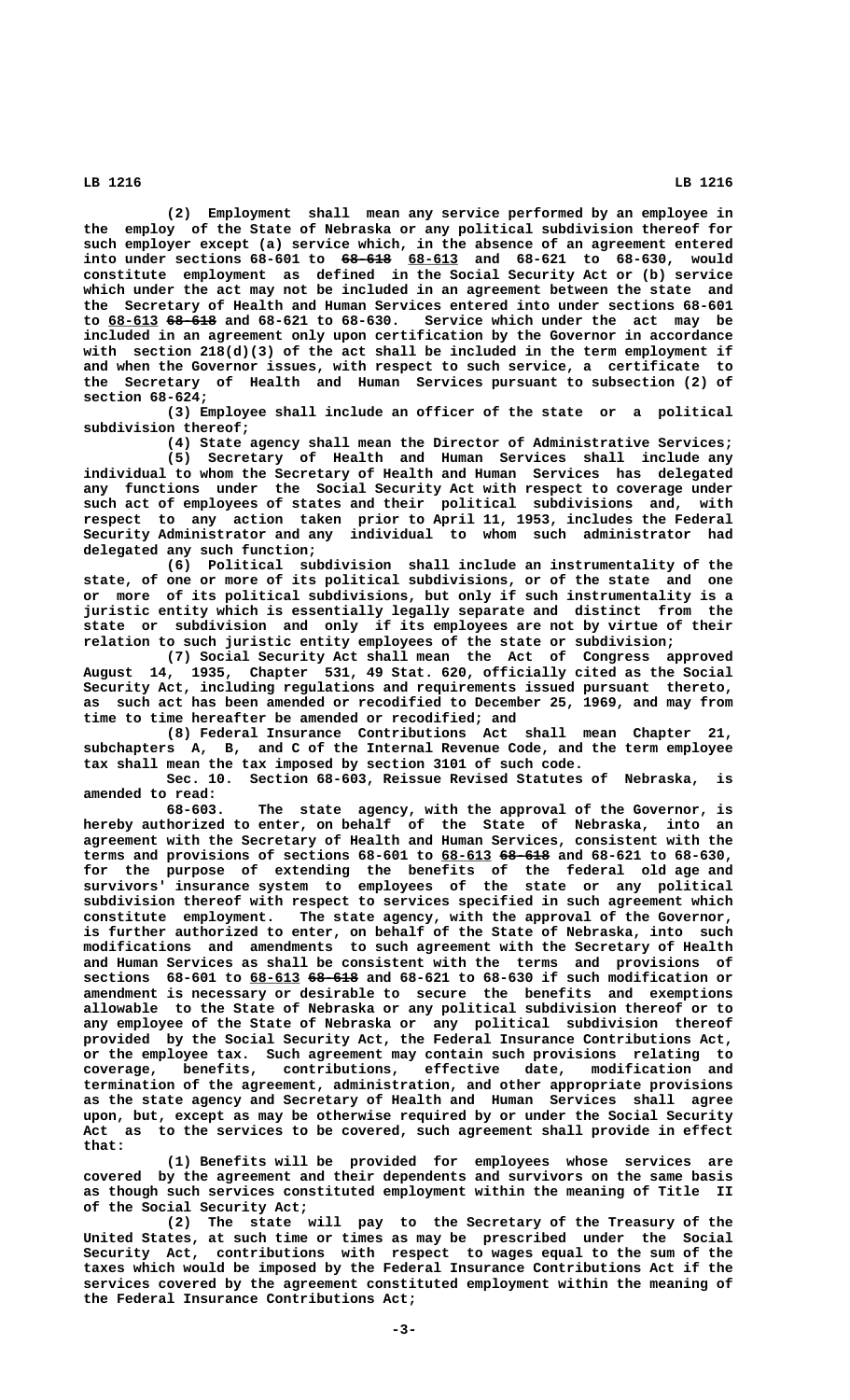**(3) Such agreement shall be effective with respect to services in employment covered by the agreement performed after a date specified in the agreement, but in no event may it be effective with respect to any such services performed prior to the first day of the calendar year in which such agreement is entered into or in which the modification of the agreement making it applicable to such services is entered into, except that if a political subdivision made reports and payments for social security coverage of its employees to the Internal Revenue Service under the Federal Insurance Contributions Act in the mistaken belief that such action provided coverage for the employees, such agreement shall be effective as of the first day of the first calendar quarter for which such reports were erroneously filed;**

**(4) All services which constitute employment and are performed in the employ of the state by employees of the state shall be covered by the agreement;**

**(5) All services which constitute employment, are performed in the employ of a political subdivision of the state, and are covered by a plan which is in conformity with the terms of the agreement and has been approved by the state agency under sections 68-608 to 68-611 shall be covered by the**

agreement;<br>(6) **(6) As modified, the agreement shall include all services described in either subdivision (4) or (5) of this section or both of such subdivisions and performed by individuals to whom section 218(c)(3)(c) of the Social Security Act is applicable and shall provide that the service of any such individual shall continue to be covered by the agreement in case he or she thereafter becomes eligible to be a member of a retirement system; and**

**(7) As modified, the agreement shall include all services described in either subdivision (4) or (5) of this section or both of such subdivisions and performed by individuals in positions covered by a retirement system with respect to which the Governor has issued a certificate to the Secretary of Health and Human Services pursuant to subsection (2) of section 68-624.**

Sec. 11. Section 68-604, Reissue Revised Statutes of Nebraska, **amended to read:**

**68-604. Any instrumentality jointly created by this state and any other state or states is hereby authorized, upon the granting of like authority by such other state or states, (1) to enter into an agreement with the Secretary of Health and Human Services whereby the benefits of the federal old age and survivors' insurance system shall be extended to employees of such instrumentality, (2) to require its employees to pay, and for that purpose to deduct from their wages, contributions equal to the amounts which they would be required to pay under section 68-605 if they were covered by an agreement made pursuant to section 68-603, and (3) to make payments to the Secretary of the Treasury of the United States in accordance with such agreement, including payments from its own funds, and otherwise to comply with such agreements. Such an agreement shall, to the extent practicable, be consistent with the terms and provisions of section 68-603 and other provisions of sections 68-601 \_\_\_\_\_\_ —————— to 68-613 68-618 and 68-621 to 68-630.**

**Sec. 12. Section 68-605, Reissue Revised Statutes of Nebraska, is amended to read:**

**68-605. Every employee of the state whose services are covered by an agreement entered into under sections 68-603 and 68-604 shall be required** to pay for the period of such coverage, <del>into the Contribution Fund established</del> by section 68-612, contributions, with respect to wages, as defined in section **68-602, equal to the amount of tax which would be imposed by the Federal Insurance Contributions Act if such services constituted employment within the meaning of that act. Such liability shall arise in consideration of the employee's retention in the service of the state, or his or her entry upon** such service, after the enactment of sections  $68-601$  to  $68-618$   $68-613$ , and **sections 68-621 to 68-630.**

**Sec. 13. Section 68-608, Reissue Revised Statutes of Nebraska, is amended to read:**

**68-608. Unless otherwise provided for by sections 68-601 to 68-613 \_\_\_\_\_\_ —————— 68-618 and 68-621 to 68-630, each political subdivision of the state is hereby authorized to submit for approval by the state agency a plan for extending the benefits of Title II of the Social Security Act, in conformity with applicable provisions of such act, to employees of such political subdivision and is hereby further authorized to submit for approval by the state agency any modification or amendment to any then existing plan if such modification or amendment is necessary or desirable to secure the benefits and exemptions allowable to such political subdivisions thereof or to any employee of the political subdivision in conformity with Title II of the act. Each such plan and any amendment thereof shall be approved by the state agency if it finds that such plan or such plan as amended is in conformity with such requirements**

 **LB 1216 LB 1216**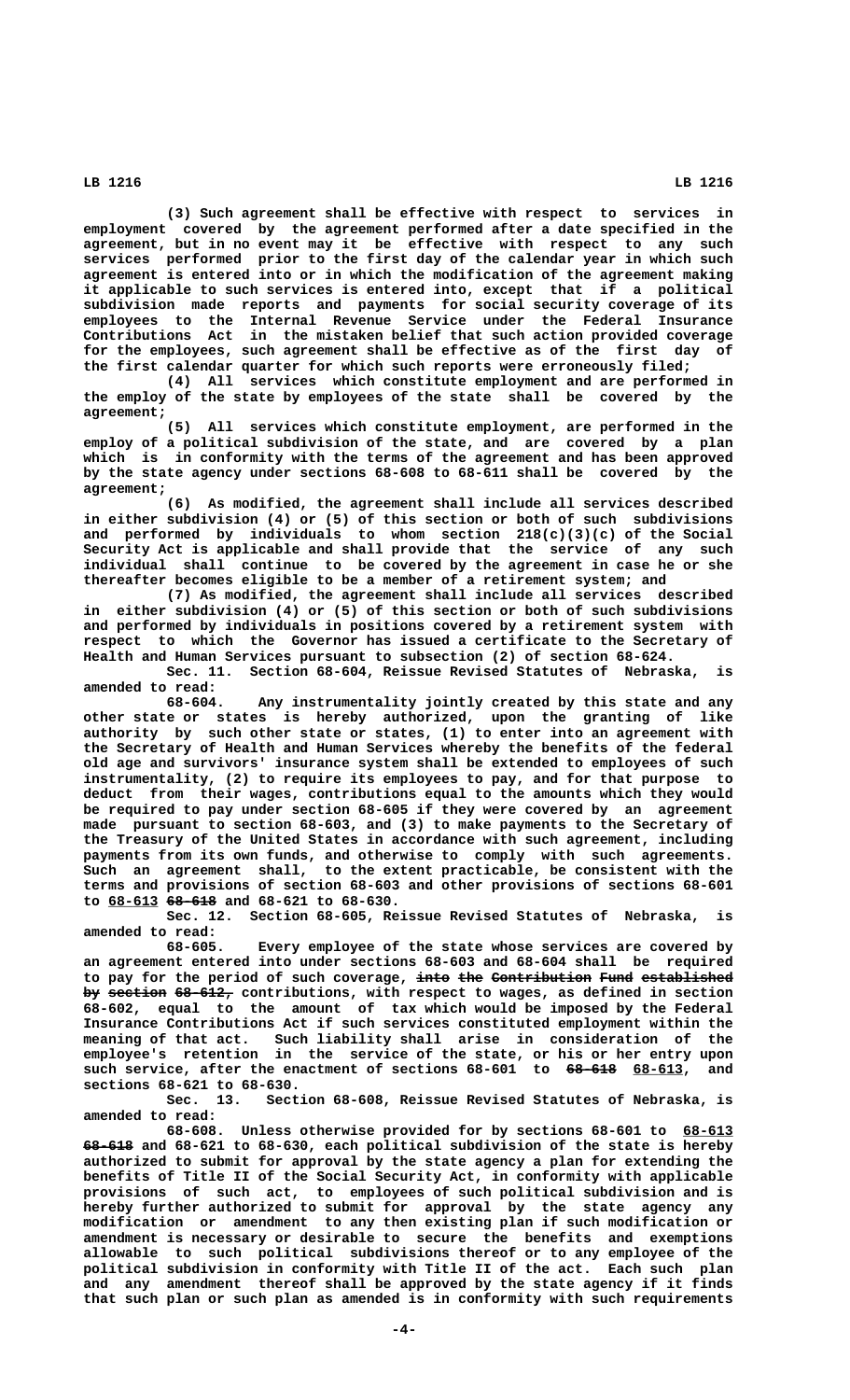**as are provided in regulations of the state agency, except that no such plan shall be approved unless: (1) It is in conformity with the requirements of the act and with the agreement entered into under sections 68-603 and 68-604; (2) it provides that all services which constitute employment and are performed in the employ of the political subdivision by employees thereof will be covered by the plan; (3) it specifies the source or sources from which the funds necessary to make the payments required by subsection (1) of section 68-610 and by section 68-611 are expected to be derived and contains reasonable assurance that such sources will be adequate for such purpose; (4) it provides for such methods of administration of the plan by the political subdivision as are found by the state agency to be necessary for the proper and efficient administration of the plan; (5) it provides that the political subdivision will make such reports in such form and containing such information as the state agency may from time to time require and will comply with such provisions as the state agency or the Secretary of Health and Human Services may from time to time find necessary to assure the correctness and verification of such reports; and (6) it authorizes the state agency to terminate the plan in its entirety, in the discretion of the state agency, if it finds that there has been a failure to comply substantially with any provision contained in such plan, such termination to take effect at the expiration of such notice and on such conditions as may be provided by regulations of the state agency and may be consistent with the provisions of the act.**

**Sec. 14. Section 68-610, Reissue Revised Statutes of Nebraska, is amended to read:**

**68-610. (1) Each political subdivision as to which a plan has been approved under sections 68-608 to 68-611 or prepared under section 68-625** shall pay into the Contribution Fund with respect to wages<sub>7</sub> at such time or times as the state agency may by regulation prescribe be required to pay for  **\_\_\_\_\_\_\_\_\_\_\_\_\_\_\_\_\_\_\_\_\_\_\_\_\_\_\_\_\_\_\_ the period of such coverage, contributions in the amounts and at the rates specified in the applicable agreement entered into by the state agency under sections 68-603 and 68-604.**

**(2) Each political subdivision required to make payments under section 68-609 is authorized, in consideration of the employee's retention in** or entry upon employment after enactment of sections  $68-601$  to  $68-613$   $68-618$ **and 68-621 to 68-630, to impose upon each of its employees, as to services which are covered by an approved plan, a contribution with respect to his or her wages not exceeding the amount of tax which would be imposed by the Federal Insurance Contributions Act if such services constituted employment within the meaning of the act and to deduct the amount of such contribution from his or her wages as and when paid. Contributions so collected shall be ————————————— —— ————————— ————— — paid into the Contribution Fund in partial discharge of the liability of such ———— ———— ——— ———————————— ———— —— ——————— ————————— —— ——— ————————— —— ——— political subdivisions or instrumentality under subsection (1) of this ————————— ———————————— —— ——————————————— ————— —————————— ——— —— ———— ———————— section. Failure to deduct such contribution shall not relieve the employee or employer of liability therefor.**

**Sec. 15. Section 68-612, Reissue Revised Statutes of Nebraska, is amended to read:**

**68-612.** There is hereby established a revolving fund to be known as the Contribution Fund. (1) The Contribution Distributive Fund is created. Such fund shall consist of and there shall be deposited in such fund:  $\left(\frac{1}{2}\right)$  (a) **All contributions, interest, and penalties collected under sections 68-605 to ——— \_\_\_ 68-611; (2) (b) all money appropriated to the fund under sections 68-601 to —————— \_\_\_\_\_\_ ——— \_\_\_ 68-618 68-613; (3) (c) any property or securities and earnings thereof** acquired through the use of money belonging to the fund;  $\left(4\right)$  (d) interest earned upon any money in the fund;  $\leftarrow 5$  (e) all sums recovered upon the bond of the **eustodian** Accounting Administrator or otherwise for losses sustained by the fund; and  $\left(6\right)$  (f) all other money received for the fund from any other source. All money in the fund shall be mingled and undivided.

 **\_\_\_\_\_\_\_\_\_\_\_\_\_\_\_\_\_\_\_\_\_\_\_\_\_\_\_\_\_\_\_\_\_\_\_\_\_\_\_\_\_\_\_\_\_\_\_\_\_\_\_\_\_\_\_\_\_\_\_\_\_\_\_\_\_\_\_\_ (2) The fund shall be used and administered exclusively for the \_\_\_\_\_\_\_\_\_\_\_\_\_\_\_\_\_\_\_\_\_\_\_\_\_\_\_\_\_\_\_\_\_\_\_\_\_\_\_\_\_\_\_\_\_\_\_\_\_\_\_\_\_\_\_\_\_\_\_\_\_\_\_\_\_\_\_\_\_\_\_\_\_\_\_\_\_\_ purpose of sections 68-601 to 68-613 and 68-621 to 68-630. Withdrawals from \_\_\_\_\_\_\_\_\_\_\_\_\_\_\_\_\_\_\_\_\_\_\_\_\_\_\_\_\_\_\_\_\_\_\_\_\_\_\_\_\_\_\_\_\_\_\_\_\_\_\_\_\_\_\_\_\_\_\_\_\_\_\_\_\_\_\_\_\_\_\_\_\_\_\_\_\_\_ the fund shall be made solely for: (a) Payment of amounts required to be paid \_\_\_\_\_\_\_\_\_\_\_\_\_\_\_\_\_\_\_\_\_\_\_\_\_\_\_\_\_\_\_\_\_\_\_\_\_\_\_\_\_\_\_\_\_\_\_\_\_\_\_\_\_\_\_\_\_\_\_\_\_\_\_\_\_\_\_\_\_\_\_\_\_\_\_\_\_\_ to the Secretary of the Treasury of the United States pursuant to an agreement \_\_\_\_\_\_\_\_\_\_\_\_\_\_\_\_\_\_\_\_\_\_\_\_\_\_\_\_\_\_\_\_\_\_\_\_\_\_\_\_\_\_\_\_\_\_\_\_\_\_\_\_\_\_\_\_\_\_\_\_\_\_\_\_\_\_\_\_\_\_\_\_\_\_\_\_\_\_ entered into under sections 68-603 and 68-604; (b) payment of refunds provided \_\_\_\_\_\_\_\_\_\_\_\_\_\_\_\_\_\_\_\_\_\_\_\_\_\_\_\_\_\_\_\_\_\_\_\_\_\_\_\_\_\_\_\_\_\_\_\_\_\_\_\_\_\_\_\_\_\_\_\_\_\_\_\_\_\_\_\_\_\_\_\_\_\_\_\_\_\_ for in section 68-607; (c) refunds of overpayments not otherwise adjustable**  $\texttt{made}$  by a political subdivision or instrumentality; and (d) transfers to the  **\_\_\_\_\_\_\_\_\_\_\_\_\_\_\_\_\_\_\_\_\_\_\_\_\_\_\_\_\_\_\_\_\_\_\_\_\_\_\_\_\_\_\_\_\_\_\_\_\_\_\_\_\_\_\_\_\_\_\_\_\_\_\_\_\_\_\_\_\_\_\_\_\_\_\_\_\_\_ General Fund. The fund shall be administered by the Accounting Administrator. \_\_\_\_\_\_\_\_\_\_\_\_\_\_\_\_\_\_\_\_\_\_\_\_\_\_\_\_\_\_\_\_\_\_\_\_\_\_\_\_\_\_\_\_\_\_\_\_\_\_\_\_\_\_\_\_\_\_\_\_\_\_\_\_\_\_\_\_\_\_\_\_\_\_\_\_\_\_ Any money in the fund available for investment shall be invested by the state**  $\frac{1}{2}$  investment officer pursuant to the Nebraska Capital Expansion Act and the  **\_\_\_\_\_\_\_\_\_\_\_\_\_\_\_\_\_\_\_\_\_\_\_\_\_\_\_\_\_\_\_\_\_\_\_\_ —————— Nebraska State Funds Investment Act. Subject to sections 68-601 to 68-618 \_\_\_\_\_\_ 68-613, the state agency shall be vested with full power, authority, and jurisdiction over the fund, including all money and property or securities belonging to the fund, and may perform any and all acts whether or not**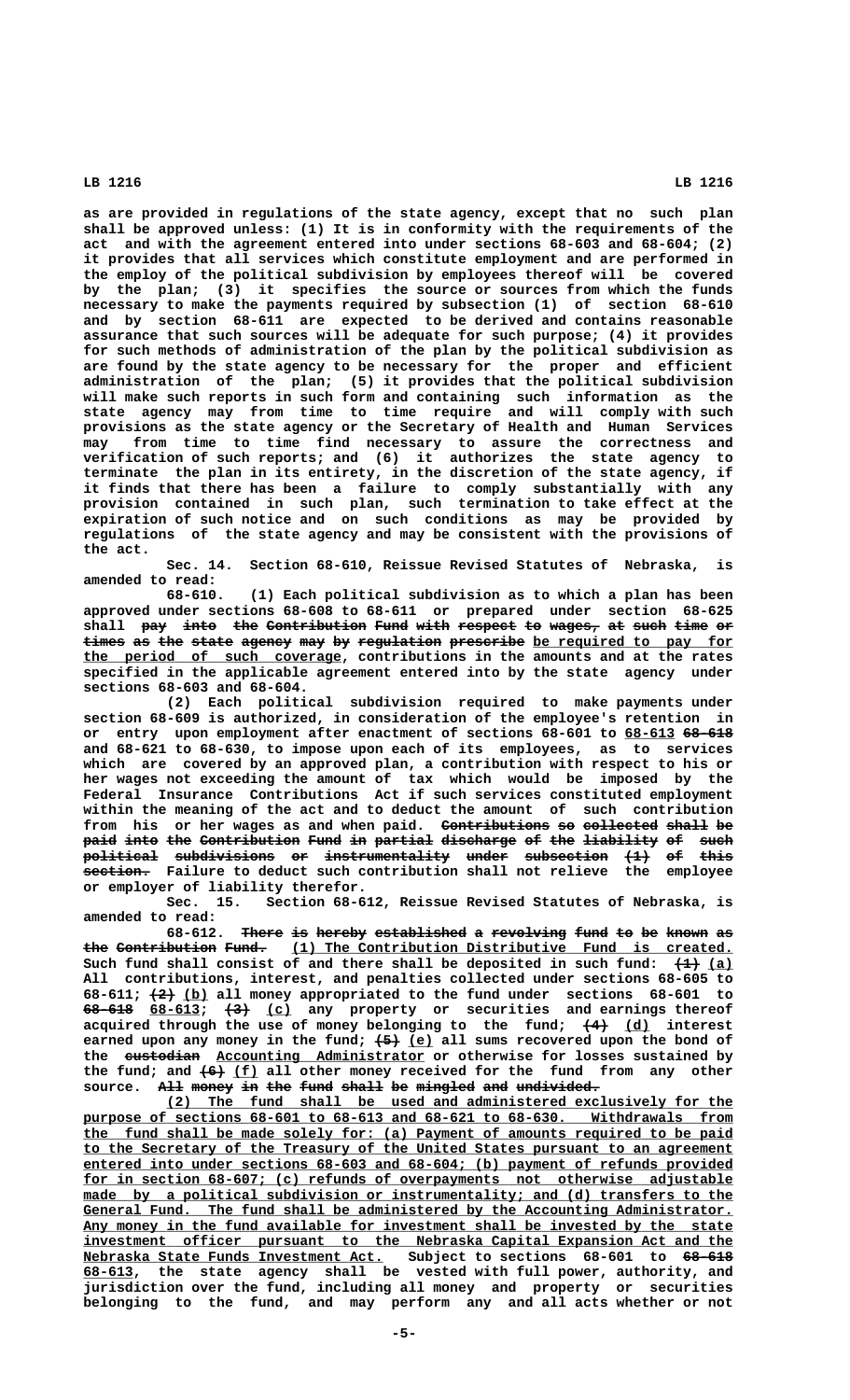**specifically designated which are necessary to the administration thereof and** are consistent with such sections. Any money in the fund available for investment shall be invested by the state investment officer pursuant to the

**Nebraska Capital Expansion Act and the Nebraska State Funds Investment Act. ———————— ——————— ————————— ——— ——— ——— ———————— ————— ————— —————————— ———— \_\_\_\_\_\_\_\_\_\_\_\_\_\_\_\_\_\_\_\_\_\_\_\_\_\_\_\_\_\_\_\_\_\_\_\_\_\_\_\_\_\_\_\_\_\_\_\_\_\_\_\_\_\_\_\_\_\_\_\_\_\_\_\_\_\_\_\_\_\_\_\_\_\_\_\_\_\_ The State Treasurer shall transfer the cash and investment balance existing in \_\_\_\_\_\_\_\_\_\_\_\_\_\_\_\_\_\_\_\_\_\_\_\_\_\_\_\_\_\_\_\_\_\_\_\_\_\_\_\_\_\_\_\_\_\_\_\_\_\_\_\_\_\_\_\_\_\_\_\_\_\_\_\_\_\_\_\_\_\_\_\_\_\_\_\_\_\_ the fund on the effective date of this act to the General Fund within five** days after the effective date of this act.

This section shall terminate six days after the effective date of  **this act. \_\_\_\_\_\_\_\_\_**

**Sec. 16. Section 68-613, Reissue Revised Statutes of Nebraska, is amended to read:**

 $\frac{1}{\sqrt{1-\frac{1}{\sqrt{1-\frac{1}{\sqrt{1-\frac{1}{\sqrt{1-\frac{1}{\sqrt{1-\frac{1}{\sqrt{1-\frac{1}{\sqrt{1-\frac{1}{\sqrt{1-\frac{1}{\sqrt{1-\frac{1}{\sqrt{1-\frac{1}{\sqrt{1-\frac{1}{\sqrt{1-\frac{1}{\sqrt{1-\frac{1}{\sqrt{1-\frac{1}{\sqrt{1-\frac{1}{\sqrt{1-\frac{1}{\sqrt{1-\frac{1}{\sqrt{1-\frac{1}{\sqrt{1-\frac{1}{\sqrt{1-\frac{1}{\sqrt{1-\frac{1}{\sqrt{1-\frac{1}{\sqrt{1-\frac{1}{\sqrt{1-\frac{1}{$  $\epsilon$  separate and apart from any other funds or money of the state and shall be used and administered exclusively for the purpose of sections 68-601 to 68-618 and 68-621 to 68-630, except that interest earnings may be transferred to the General Fund and to the Accounting Division Cash Fund at the direction of the Legislature. Withdrawals from the Contribution Fund shall be made solely for: **(1) Payment of amounts required to be paid to the Secretary of the Treasury of ——— ——————— —— ——————— ———————— —— —— ———— —— ——— ————————— —— ——— ———————— —** the United States pursuant to an agreement entered into under sections 68-603 and 68-604; (2) payment of refunds provided for in section 68-607; (3) refunds **of overpayments not otherwise adjustable made by a political subdivision or —— ———————————— ——— ————————— —————————— ———— —— — ————————— ——————————— —** instrumentality; (4) transfers to the Accounting Division Cash Fund from interest earnings only;  $(5)$  transfers to the General Fund from interest  $\overline{\textbf{earnings}}$  <del>only,</del> a<del>nd (6)</del> administrative expenses, from interest earnings only, **of the social security administration bureau of the Department of —— ——— —————— ———————— —————————————— —————— —— ——— —————————— ——** Administrative Services. If interest earnings are not sufficient to cover administrative expenses of the social security administration bureau, the director may apply to the Legislature for supplemental money from the General Fund. The state agency is hereby authorized to transfer interest earnings from the Contribution Fund to the Social Security Cash Fund which is hereby created. Any money in the Social Security Cash Fund available for investment  $\boldsymbol{\mathrm{shall}}$  be invested by the state investment officer pursuant to the Nebraska Capital Expansion Act and the Nebraska State Funds Investment Act. **Interest** earnings transferred to the Social Security Cash Fund shall only be used for **payment of administrative expenses of the social security administration ——————— —— —————————————— ———————— —— ——— —————— ———————— ————————————— bureau. The state agency is hereby authorized to transfer interest earnings ——————— ——— ————— —————— —— —————— —————————— —— ———————— ———————— ——————— from the Contribution Fund to the Accounting Division Cash Fund for the ———— ——— ———————————— ———— —— ——— —————————— ———————— ———— ———— ——— —— purposes** specified in section 81-1110.02. The Social Security Cash Fund is  **\_\_\_\_\_\_\_\_\_\_\_\_\_\_\_\_\_\_\_\_\_\_\_\_\_\_\_\_\_\_\_\_\_\_\_\_\_\_\_\_\_\_\_\_\_\_\_\_\_\_\_\_\_\_\_\_\_\_\_\_\_\_\_\_\_\_\_\_\_\_\_\_\_\_\_\_\_\_ created. The fund shall only be used for payment of administrative expenses \_\_\_\_\_\_\_\_\_\_\_\_\_\_\_\_\_\_\_\_\_\_\_\_\_\_\_\_\_\_\_\_\_\_\_\_\_\_\_\_\_\_\_\_\_\_\_\_\_\_\_\_\_\_\_\_\_\_\_\_\_\_\_\_\_\_\_\_\_\_\_\_\_\_\_\_\_\_ of the accounting division of the Department of Administrative Services. The** fund shall be administered by the Accounting Administrator. Any money in the fund available for investment shall be invested by the state investment  **\_\_\_\_\_\_\_\_\_\_\_\_\_\_\_\_\_\_\_\_\_\_\_\_\_\_\_\_\_\_\_\_\_\_\_\_\_\_\_\_\_\_\_\_\_\_\_\_\_\_\_\_\_\_\_\_\_\_\_\_\_\_\_\_\_\_\_\_\_\_\_\_\_\_\_\_\_\_ officer pursuant to the Nebraska Capital Expansion Act and the Nebraska State** Funds Investment Act. The State Treasurer shall transfer the cash and  **\_\_\_\_\_\_\_\_\_\_\_\_\_\_\_\_\_\_\_\_\_\_\_\_\_\_\_\_\_\_\_\_\_\_\_\_\_\_\_\_\_\_\_\_\_\_\_\_\_\_\_\_\_\_\_\_\_\_\_\_\_\_\_\_\_\_\_\_\_\_\_\_\_\_\_\_\_\_ investment balance existing in the fund on the effective date of this act to \_\_\_\_\_\_\_\_\_\_\_\_\_\_\_\_\_\_\_\_\_\_\_\_\_\_\_\_\_\_\_\_\_\_\_\_\_\_\_\_\_\_\_\_\_\_\_\_\_\_\_\_\_\_\_\_\_\_\_\_\_\_\_\_\_\_\_\_\_\_\_ the General Fund within five days after the effective date of this act.**

This section shall terminate six days after the effective date of  **this act. \_\_\_\_\_\_\_\_\_**

**Sec. 17. Section 68-620, Reissue Revised Statutes of Nebraska, is amended to read:**

**68-620. Notwithstanding any tax levy limitations contained in any other law or city home rule charter, when any city or village of this state elects to accept the provisions of sections 68-601 to 68-613 68-618 and 68-621 \_\_\_\_\_\_ ————— to 68-630 relating to old age and survivors insurance and enters into a written agreement with the state agency as provided in such sections, the city or village shall levy a tax, in addition to all other taxes, in order to defray the cost of such city or village in meeting the obligations arising by reason of such written agreement, and the revenue raised by such special levy shall be used for no other purpose.**

**Sec. 18. Section 68-621, Revised Statutes Supplement, 1999, is amended to read:**

**68-621. (1) A referendum group, as referred to in sections 68-621 to 68-630, shall consist of the employees of the state, a single political subdivision of this state, or any instrumentality jointly created by this state and any other state or states, the employees of which are or may be members of a retirement system covering such employees, except that: (a) The employees of the University of Nebraska shall constitute a referendum group; (b) the employees of a Class V school district shall constitute a referendum group; (c) all employees of the State of Nebraska who are or may be members of the School Retirement System of the State of Nebraska, including employees of institutions operated by the Board of Trustees of the Nebraska State Colleges, employees of institutions operated by the Department of Correctional Services**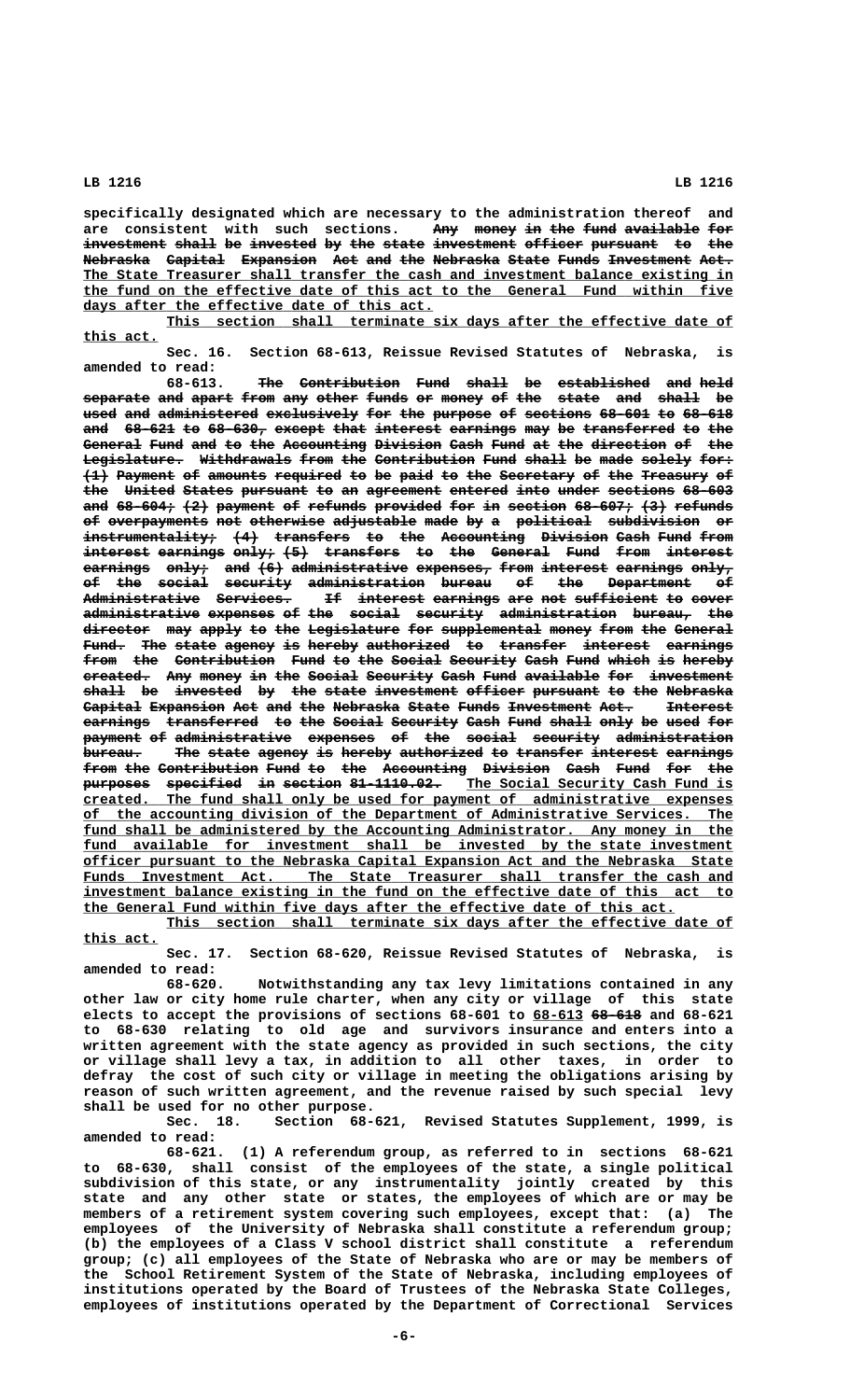**and the Department of Health and Human Services, and employees subordinate to the State Board of Education, shall constitute a referendum group; and (d) all employees of school districts of the State of Nebraska, county superintendents, and county school administrators, who are or may be members of the School Retirement System of the State of Nebraska, shall constitute a single referendum group.**

**(2) The managing authority of a political subdivision or educational institution shall be the board, committee, or council having general authority over a political subdivision, university, college, or school district whose employees constitute or are included in a referendum group; the managing authority of the state shall be the Governor; and insofar as sections 68-601 \_\_\_\_\_\_ —————— to 68-613 68-618 and 68-621 to 68-630 may be applicable to county superintendents and county school administrators, managing authority shall mean the board of county commissioners or county supervisors of the county in which the county superintendent was elected or with which the county school administrator contracted.**

 **\_ \_ (3) Eligible employees, as referred to in sections 68-621 to 68-630, shall mean those employees of the state or any political subdivision thereof who at or during the time of voting in a referendum as herein provided are in positions covered by a retirement system, are members of such retirement system, and were in such positions at the time of giving of the notice of such referendum, as herein required, except that no such employee shall be considered an eligible employee if at the time of such voting such employee is in a position to which the state agreement applies or if such employee is in service in a police officer or firefighter position.**

 **\_ \_ (4) State agreement, as referred to in sections 68-621 to 68-630, shall mean the agreement between the State of Nebraska and the designated officer of the United States of America entered into pursuant to section 68-603.**

**Sec. 19. Section 68-622, Reissue Revised Statutes of Nebraska, is amended to read:**

**68-622. (1) All employees of the State of Nebraska or any political subdivision thereof or any instrumentality jointly created by this state and any other state or states who have heretofore been excluded from receiving or qualifying for benefits under Title II of the Social Security Act because of membership in a retirement system may, when sections 68-621 to 68-630 have been complied with, vote at a referendum upon the question of whether service in positions covered by such retirement system should be excluded from or included under the state agreement, except that if such a referendum has been conducted and certified in accordance with section 218(d)(3) of the Social Security Act, as amended in 1954, prior to May 18, 1955, then no further referendum shall be required, but this shall not prohibit the conducting of such further referendum.**

**(2) The Governor may authorize a referendum and designate any agency or individual to supervise its conduct, in accordance with the requirements of section 218(d)(3) of the Social Security Act, on the question of whether service in positions covered by a retirement system established by the state or by a political subdivision thereof should be excluded from or included** under an agreement under sections 68-601 to 68-613 68-618 and 68-621 to  **68-630.**

**Sec. 20. Section 68-631, Reissue Revised Statutes of Nebraska, is amended to read:**

 **\_\_\_\_\_\_ —————— 68-631. Sections 68-601 to 68-613 68-618 and any amendments thereto shall, except as otherwise provided in this section, be applicable to metropolitan utilities districts and employees and appointees of metropolitan utilities districts. The state agency contemplated in such sections is authorized to enter, on behalf of the State of Nebraska, into an agreement with any authorized agent of the United States Government for the purpose of extending the benefits of the Federal Old Age and Survivors' Insurance system, as amended by Public Law 761, approved September 1, 1954, to the appointees and employees of each metropolitan utilities district, and all of the appointees and employees covered by a contributory retirement plan are hereby declared to be a separate group for the purposes of referendum and subsequent coverage. Metropolitan utilities districts are hereby declared to be political subdivisions as defined in section 68-602, and the Governor is authorized to appoint the board of directors of any metropolitan utilities district as the agency designated by him or her to supervise any referendum required to be conducted under the Social Security Act and is authorized to make any certifications required by the act to be made to the Secretary of Health and Human Services.**

> **Sec. 21. Section 72-815, Reissue Revised Statutes of Nebraska, is amended to read:**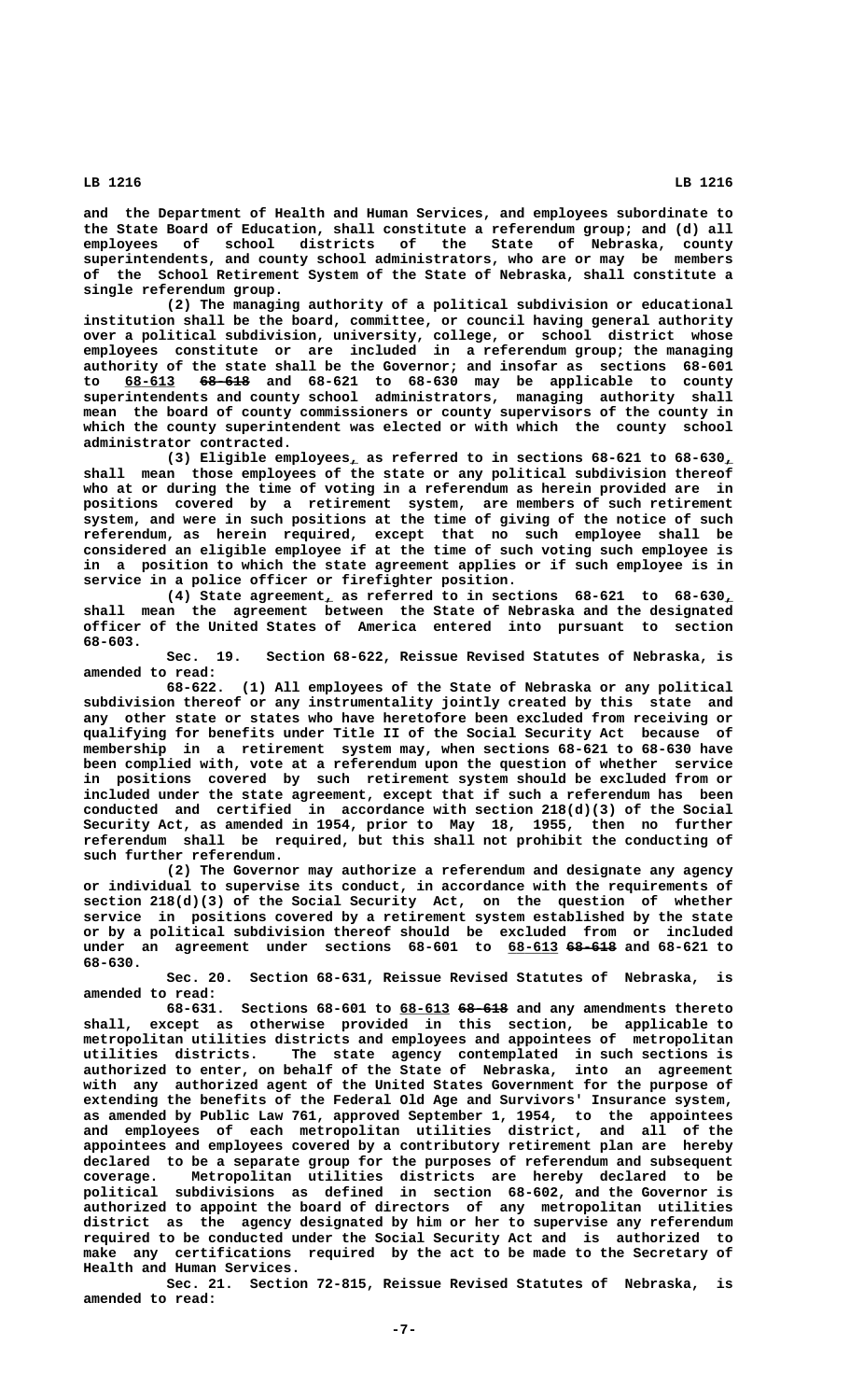**72-815. (1) The state building division of the Department of Administrative Services shall be responsible for the sale, lease, or other disposal of a building or land, whichever action is ordered by the committee.**

**(2) If a building is to be demolished, section 72-810 shall not apply, but the state building division shall notify the State Historic Preservation Officer of such demolition at least thirty days prior to the beginning of the demolition or disassembly so that the officer may collect any photographic or other evidence he or she may find of historic value.**

**(3)(a) If a building or land is to be sold or leased, the state building division shall cause an appraisal to be made of the building or land. The sale, lease, or other disposal of the building or land shall comply with all relevant statutes pertaining to the sale or lease of surplus state property, except that if the state building division fails to receive an offer from a state agency in which the agency certifies that it (i) intends to use the building for the purposes for which it was designed, intended, or remodeled or to remodel the building for uses which will serve the agency's purposes or (ii) intends to use the land for the purposes for which it was acquired or received, the state building division shall then notify the Department of Economic Development that the building or land is available for sale or lease so that the department may refer to the state building division any potential buyers or lessees of which the department may be aware. The state building division may then sell or lease the building or land by such method as is to the best advantage of the State of Nebraska, including auction, sealed bid, private sale, or public sale. The state building division may use the services of a real estate broker licensed under the Nebraska Real Estate License Act. Priority shall be given to other political subdivisions of state government, then to persons contracting with the state or political subdivisions of the state who will use the building or land for middle-income or low-income rental housing for at least fifteen years, and finally to referrals from the Department of Economic Development.**

**(b) All sales and leases shall be in the name of the State of Nebraska. The state building division may provide that a deed of sale include restrictions on the building or land to ensure that the use and appearance of the building or land remain compatible with any adjacent state-owned property.**

**(c) The proceeds of the sale or lease shall be deposited with the** State Treasurer and credited to the Vacant Building and Excess Land Cash Fund **unless the state agency formerly responsible for the building or land certifies to the state building division that the building or land was purchased in part or in total from cash or federal funds, in which event, after the costs of selling or leasing the building or land are deducted from the proceeds of the sale or lease and such amount is credited to the fund, the remaining proceeds of the sale or lease shall be credited to the cash or federal account in the percentage used in originally purchasing the building or land.**

**(4) The state building division shall be responsible for the maintenance of the building or land if maintenance is ordered by the committee and shall be responsible for maintenance of the building or land pending sale or lease of the building or land.**

**Sec. 22. Section 72-816, Revised Statutes Supplement, 1999, is amended to read:**

**72-816. (1) The Vacant Building and Excess Land Cash Fund is \_\_\_\_** created. The Department of Administrative Services shall administer the fund  **————— \_\_\_\_\_\_\_\_\_\_\_\_\_\_\_\_\_\_\_\_\_\_\_\_\_\_\_\_\_\_\_\_\_\_\_\_\_\_\_\_\_\_\_\_\_\_\_\_\_\_\_\_\_\_\_\_\_\_\_\_\_\_\_\_\_\_\_\_\_\_\_ which The fund shall consist of proceeds credited to the fund pursuant to \_\_\_\_\_\_\_\_\_\_\_\_\_\_\_\_\_\_\_\_\_\_\_\_\_ section 72-815. The fund shall be used to pay for the maintenance of vacant state buildings and excess state land and for expenses related to the disposal** of state buildings and land referred to the department Department of  **\_\_\_\_\_\_\_\_\_\_\_\_\_\_\_\_\_\_\_\_\_\_\_ Administrative Services by the committee pursuant to sections 72-811 to 72-818, except through June 30 July 14, 2003, funds shall only be used as ———— —— \_\_\_\_\_\_\_ ——— \_\_\_ \_\_\_\_\_\_\_\_\_\_\_\_\_\_\_\_\_\_\_\_ provided in subsection (5) (4) of this section. The fund shall be \_\_\_\_\_\_\_\_\_\_\_\_\_\_\_\_\_\_\_\_\_\_\_\_\_\_\_\_\_\_\_\_\_\_\_\_\_\_\_\_\_\_\_\_\_\_\_\_\_\_\_\_\_\_\_\_\_\_\_\_\_\_\_\_\_\_\_\_\_\_\_\_\_\_\_\_\_\_ administered by the state building division of the Department of** Administrative Services. Any money in the fund available for investment shall  **\_\_\_\_\_\_\_\_\_\_\_\_\_\_\_\_\_\_\_\_\_\_\_\_\_\_\_\_\_\_\_\_\_\_\_\_\_\_\_\_\_\_\_\_\_\_\_\_\_\_\_\_\_\_\_\_\_\_\_\_\_\_\_\_\_\_\_\_\_\_\_\_\_\_\_\_\_\_ be invested by the state investment officer pursuant to the Nebraska Capital** Expansion Act and the Nebraska State Funds Investment Act. The fund shall consist of appropriations made to the fund and proceeds credited to the fund pursuant to section 72-815.

 **——— (2) Funds may be transferred from the Vacant Building and Excess** Land Cash Fund to the General Fund at the direction of the Legislature. Any money in the Vacant Building and Excess Land Fund available for investment shall be invested by the state investment officer pursuant to the Nebraska Capital Expansion Act and the Nebraska State Funds Investment Act.

 **\_\_\_ ——— (2) (3) If there are insufficient funds in the fund to enable the —————————— \_\_\_\_\_\_\_\_ department division to fully implement the orders of the committee issued**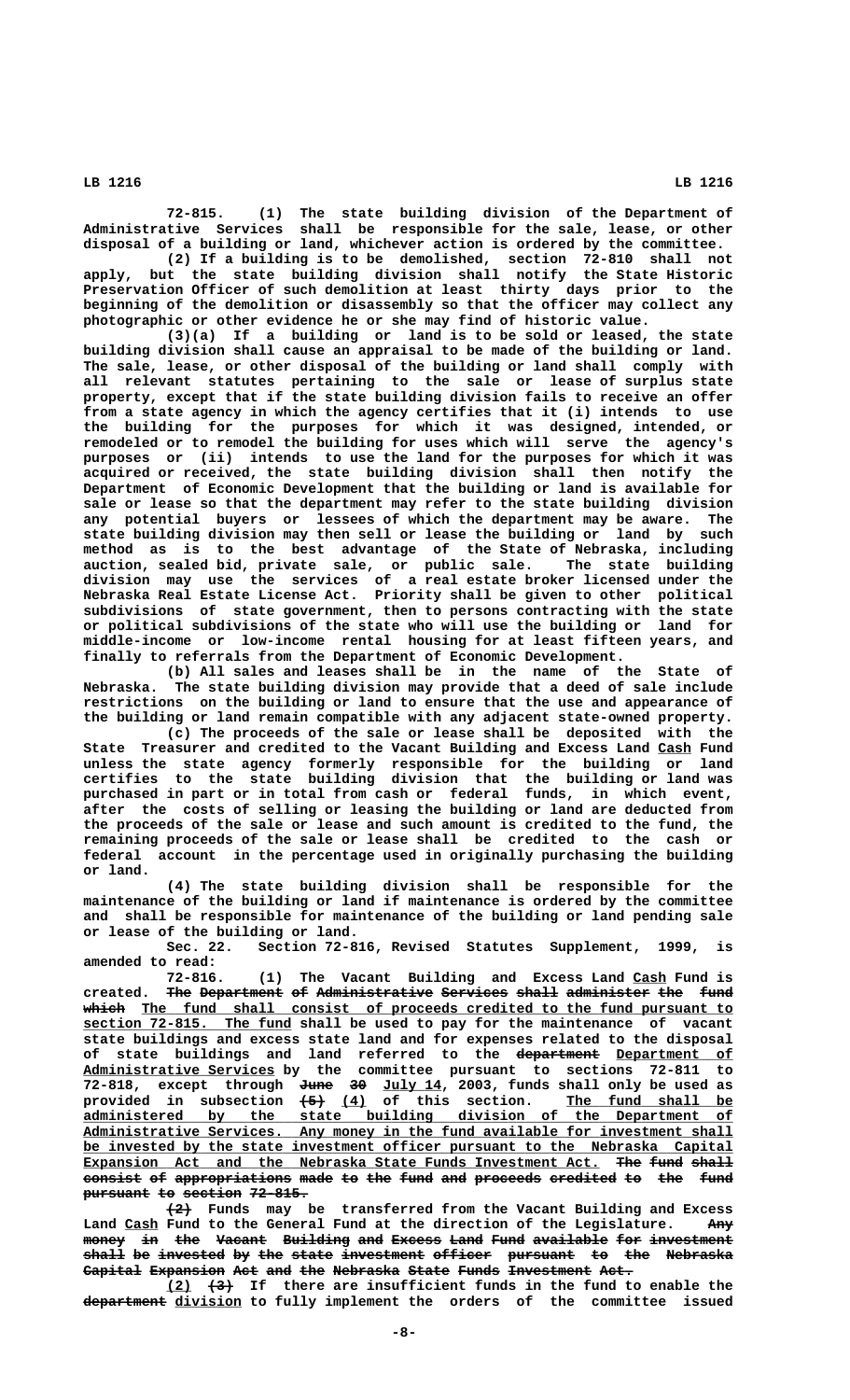**—————————— \_\_\_\_\_\_\_\_ pursuant to sections 72-811 to 72-818, the department division shall implement them in the order which most efficiently meets the purposes of such sections.**

 **\_\_\_ ——— (3) (4) Funds appropriated to the Task Force for Building Renewal shall not be used to carry out any of the purposes of such sections (a) unless the building would otherwise qualify for the use of such funds pursuant to the Deferred Building Renewal Act and (b) except for any expenses incurred by the administrator of the Task Force for Building Renewal in fulfilling his or her duties under such sections.**

**(4) Through July 14, 2003, (5) Through June 30, 2003, the Vacant \_\_\_\_\_\_\_\_\_\_\_\_\_\_\_\_\_\_\_\_\_\_\_\_\_\_ ——— ——————— ———— ——— ————— \_\_\_\_ Building and Excess Land Cash Fund, subject to an available fund balance, shall only be used in the following priority order:**

**(a) First, to address any immediate life safety concerns of vacant state buildings and excess state land, including the costs of daily maintenance, but excluding any renovation costs;**

 **\_\_\_\_\_\_\_\_\_\_\_\_\_\_\_\_\_\_\_\_\_\_\_\_\_\_\_\_\_\_\_\_\_\_\_\_\_\_\_\_\_\_\_\_\_\_\_\_\_\_\_\_\_\_\_\_\_\_\_\_\_\_\_\_\_\_\_\_ (b) Second, to complete any authorized transfers to the General Fund \_\_\_\_\_\_\_\_\_\_\_\_\_\_\_\_\_\_\_\_\_\_\_\_\_\_\_\_\_\_\_\_\_\_\_\_ at the direction of the Legislature;**

**(c) Third, (b) Second, to fully complete the maximum cumulative \_\_\_\_\_\_\_\_\_\_ ——— —————— transfers as authorized by Laws 1999, LB 873, section 2;**

 $\overline{\text{+e}}$  **Third** (d) Fourth, to complete the transfer amount as authorized by <del>Laws 1999, LB</del> 873, section 3 section 4 of this act;

 $\{\dfrac{d}{d}\}$  Fourth (e) Fifth, to fully complete the maximum cumulative transfers as authorized by Laws 1999, LB 873, section 4 complete the transfer amount as authorized by section 5 of this act;

**(e) Fifth (f) Sixth, to fully complete the maximum cumulative** transfers as authorized by Laws 1999, LB 873, section 5 complete the transfer amount as authorized by section 6 of this act; and

**(f) Sixth (g) Seventh, after completing the purposes of subdivisions ——— ————— \_\_\_\_\_\_\_\_\_\_\_ \_\_\_ ——— (b) through (f) (e) of this subsection, utilize the fund consistent with existing provisions of law.**

This subsection shall terminate on July 1 July 15, 2003.

**Sec. 23. Section 81-1108.03, Reissue Revised Statutes of Nebraska, is amended to read:**

**81-1108.03. The Master Lease Program Trust Fund is created. The fund shall consist of lease payments made by state agencies and shall be used to pay any lessor who is a party to any financing agreement sponsored by the \_\_\_\_\_\_\_\_\_\_\_\_\_\_\_\_\_\_\_\_\_\_\_\_\_\_\_\_\_\_\_\_\_\_\_\_\_ Department of Administrative Services. The fund shall be administered by the** Accounting Administrator. Any money in the fund available for investment  **\_\_\_\_\_\_\_\_\_\_\_\_\_\_\_\_\_\_\_\_\_\_\_\_\_\_\_\_\_\_\_\_\_\_\_\_\_\_\_\_\_\_\_\_\_\_\_\_\_\_\_\_\_\_\_\_\_\_\_\_\_\_\_\_\_\_\_\_\_\_\_\_\_\_\_\_\_\_ shall be invested by the state investment officer pursuant to the Nebraska \_\_\_\_\_\_\_\_\_\_\_\_\_\_\_\_\_\_\_\_\_\_\_\_\_\_\_\_\_\_\_\_\_\_\_\_\_\_\_\_\_\_\_\_\_\_\_\_\_\_\_\_\_\_\_\_\_\_\_\_\_\_\_\_\_\_\_\_\_\_\_\_\_\_\_\_\_\_ Capital Expansion Act and the Nebraska State Funds Investment Act. On a** monthly basis the accounting division of the Department of Administrative  **\_\_\_\_\_\_\_\_\_\_\_\_\_\_\_\_\_\_\_\_\_\_\_\_\_\_\_\_\_\_\_\_\_\_\_\_\_\_\_\_\_\_\_\_\_\_\_\_\_\_\_\_\_\_\_\_\_\_\_\_\_\_\_\_\_\_\_\_\_\_\_\_\_\_\_\_\_\_ Services shall administratively transfer all interest earnings credited to the \_\_\_\_\_\_\_\_\_\_\_\_\_\_\_\_\_\_\_\_\_\_\_\_\_\_\_\_\_\_\_\_\_\_\_\_\_\_\_\_\_\_\_\_\_\_\_\_\_\_\_\_\_\_\_\_\_\_\_\_\_\_\_\_\_\_\_\_\_\_\_\_\_\_\_\_\_\_ fund to the Accounting Division Revolving Fund within ten days after the end** of each month. Any earnings from the fund credited to the Accounting Division **Revolving Fund shall be used for payment of expenses incurred in administering**<br> **Ehe** financing agreements. Any money in the Master Lease Program Trust Fund A<del>ny</del> money in the Master Lease Program Trust Fund available for investment shall be invested by the state investment officer **pursuant to the Nebraska Capital Expansion Act and the Nebraska State Funds ———————— —— ——— ———————— ——————— ————————— ——— ——— ——— ———————— ————— ————— Investment Act.** 

**Sec. 24. Section 81-1108.05, Reissue Revised Statutes of Nebraska, is amended to read:**

**81-1108.05. The Director of Administrative Services may initiate interfund borrowing among the Building Renewal Allocation Fund, the Information Technology Infrastructure Fund, the Communications Cash Fund, the** Vacant Building and Excess Land Cash Fund, and the various revolving funds **within the Department of Administrative Services, except that at no time shall aggregate advances from all lending funds to any given borrowing fund exceed one million five hundred thousand dollars. Any outstanding interfund borrowing initiated pursuant to this section shall be repaid by the Department** of Administrative Services on or before June 30, 2003 2001. Any fund **transfers made on or after April 19, 1998, but before May 19, 1999, pursuant to this section shall be reversed by the Department of Administrative Services.**

This section shall terminate on July 1, 2003 2001.

**Sec. 25. Section 81-1108.15, Reissue Revised Statutes of Nebraska, is amended to read:**

**81-1108.15. (1) The division shall have the primary functions and responsibilities of statewide facilities planning, facilities construction, and facilities administration and shall adopt and promulgate rules and regulations to carry out this section.**

**(2) Facilities planning shall include the following responsibilities and duties:**

**(a) To maintain utilization records of all state-owned,**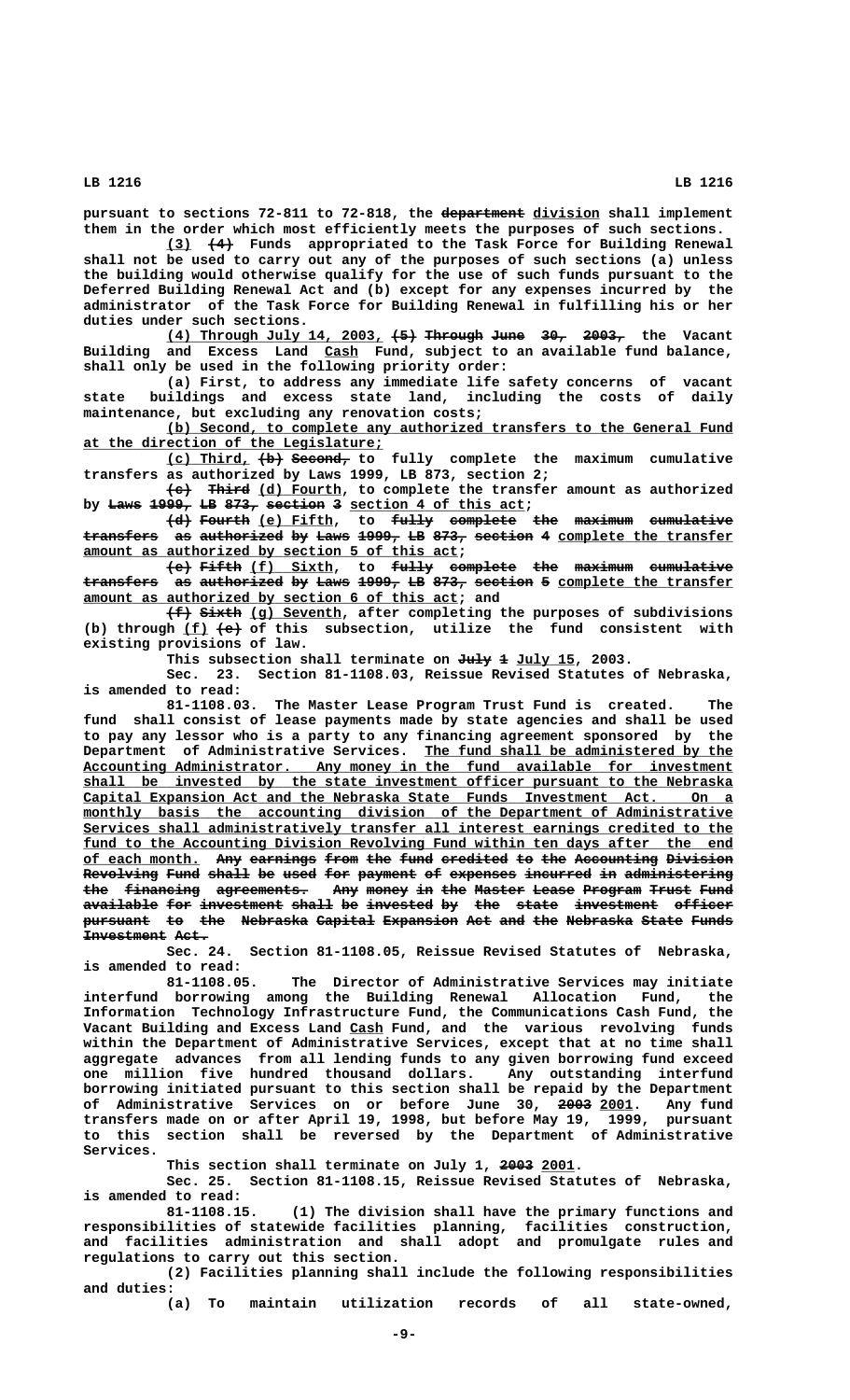**state-occupied, and vacant facilities;**

**(b) To coordinate comprehensive capital facilities planning; (c) To define and review program statements based on space utilization standards;**

**(d) To prepare or review planning and construction documents;**

**(e) To develop and maintain time-cost schedules for capital construction projects;**

**(f) To assist the Governor and the Legislative Fiscal Analyst in the preparation of the capital construction budget recommendations;**

**(g) To maintain a complete inventory of all state-owned, state-occupied, and vacant sites and structures and to review the proposals for naming such sites and structures;**

**(h) To determine space needs of all state agencies and establish space-allocation standards; and**

**(i) To cause a state comprehensive capital facilities plan to be developed.**

**(3) Facilities construction shall include the following powers and duties:**

**(a) To maintain close contact with and inspections of each project so as to assure execution of time-cost schedules and efficient contract performance if such project's total design and construction cost is more than fifty thousand dollars;**

**(b) To perform final acceptance inspections and evaluations; and**

**(c) To coordinate all change or modification orders and progress payment orders.**

**(4) Facilities administration shall include the following powers and duties:**

**(a) To serve as state leasing administrator or agent for all facilities to be leased for use by the state and for all state-owned facilities to be rented to state agencies or other parties subject to section 81-1108.22. The division shall remit the proceeds from any rentals of state-owned facilities to the State Treasurer for credit to the State Building Revolving Fund and the Building Renewal Allocation Fund;**

**(b) To provide all maintenance, repairs, custodial duties, security, and administration for all buildings and grounds owned or leased by the State of Nebraska except as provided in subsection (5) of this section;**

**(c) To procure and manage office space and assign the remaining office space after the Executive Board of the Legislative Council has made its determination pursuant to subsection (1) of section 81-1108.21;**

**(d) To be responsible for adequate parking and the designation of parking stalls or spaces in offstreet parking facilities for the exclusive use of handicapped or disabled or temporarily handicapped or disabled persons pursuant to section 18-1737;**

**(e) To ensure that all state-owned, state-occupied, and vacant facilities are maintained or utilized to their maximum capacity or to dispose of such facilities through lease, sale, or demolition;**

**(f) To report monthly time-cost data on projects to the Governor and the Clerk of the Legislature;**

**(g) To administer the State Emergency Capital Construction Contingency Fund;**

**(h) To submit status reports to the Governor and the Legislative Fiscal Analyst after each quarter of a construction project is completed detailing change orders and expenditures to date. Such reports shall be required on all projects costing five hundred thousand dollars or more and on such other projects as may be designated by the division; and**

**(i) To submit a final report on each project to the Governor and the Legislative Fiscal Analyst. Such report shall include, but not be limited to, a comparison of final costs and appropriations made for the project, change orders, and modifications and whether the construction complied with the** related approved program statement. **projects costing five hundred thousand dollars or more and on such other projects as may be designated by the division.**

**(5) Subdivisions (4)(a) through (4)(e) of this section shall not ——— \_\_\_ apply to (i) (a) state-owned facilities to be rented to state agencies or other parties by the University of Nebraska, the Nebraska state colleges, the Department of Aeronautics, the Department of Roads, and the Board of ———— \_\_\_ Educational Lands and Funds, (ii) (b) buildings and grounds owned or leased for use by the University of Nebraska, the Nebraska state colleges, and the** Board of Educational Lands and Funds,  $\overline{+i}\overline{i}$  (c) buildings and grounds owned,  **\_\_\_\_\_\_\_\_\_\_\_\_\_\_\_\_\_\_\_\_\_\_\_\_\_\_\_\_\_\_\_\_\_\_\_\_\_\_\_\_\_\_\_\_\_\_\_\_\_\_\_\_\_\_\_\_\_\_\_\_\_\_\_\_\_\_\_ leased, or operated by the Department of Correctional Services, (d) facilities** to be leased for nonoffice use by the Department of Roads,  $\overline{(\pm v)}$  <u>(e)</u> buildings **or grounds owned or leased by the Game and Parks Commission if the application**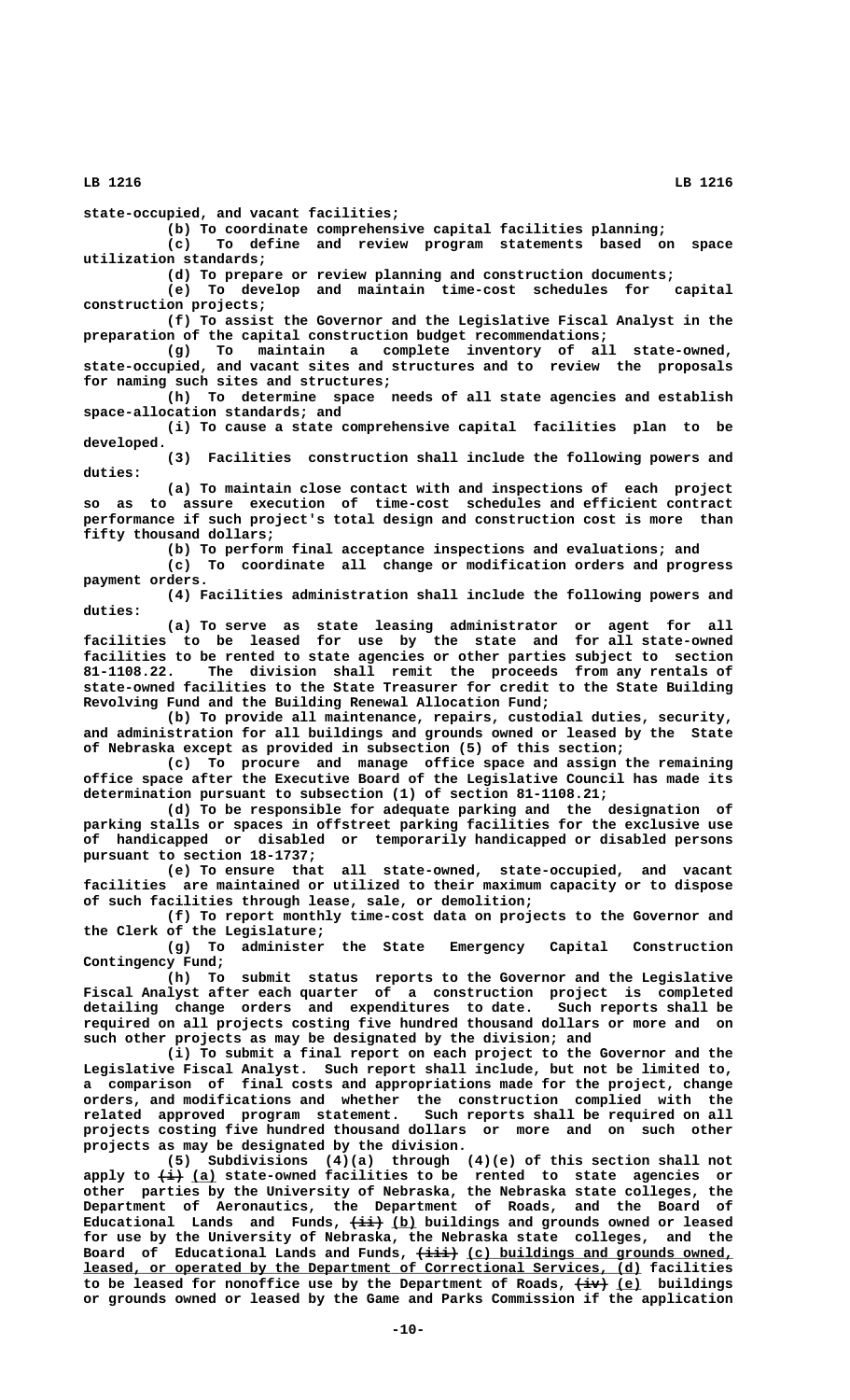**of such subdivisions to the buildings or grounds would result in ineligibility** for or repayment of federal funding,  $\left\{\text{w}\right\}$  (f) buildings or grounds of the state **park system, state recreation areas, state historical parks, state wildlife management areas, or state recreational trails, or**  $\overrightarrow{(vi)}$  **(g) other buildings or grounds owned or leased by the State of Nebraska which are specifically exempted by the division because the application of such subdivisions would result in the ineligibility for federal funding or would result in hardship on an agency, board, or commission due to other exceptional or unusual circumstances.**

**(6) Each member of the Legislature shall receive a copy of the reports required by subdivisions (4)(f), (h), and (i) of this section by making a request for them to the administrator. The information on such reports shall be submitted to the division by the agency responsible for the project.**

**Sec. 26. Section 81-1110.02, Reissue Revised Statutes of Nebraska, is amended to read:**

81-1110.02. The Accounting Division Cash Fund in the Department of Administrative Services accounting division is hereby created. The interest **earnings from the Contribution Fund, at the direction of the Legislature** pursuant to section 68-613, and receipts for services provided by the division **shall be remitted to the State Treasurer for credit to the Accounting Division ————— —— ———————— —— ——— ————— ————————— ——— —————— —— ——— —————————— ————————** Cash Fund and shall be used for payment of administrative expenses of the  $division$ . The fund shall only be used for payment of administrative expenses  **\_\_\_\_\_\_\_\_\_\_\_\_\_\_\_\_\_\_\_\_\_\_\_\_\_\_\_\_\_\_\_\_\_\_\_\_\_\_\_\_\_\_\_\_\_\_\_\_\_\_\_\_\_\_\_\_\_\_\_\_\_\_\_\_\_\_\_\_\_\_\_\_\_\_\_\_\_\_ of the accounting division of the Department of Administrative Services. The** fund shall be administered by the Accounting Administrator. Any money in the **fund available for investment shall be invested by the state investment officer pursuant to the Nebraska Capital Expansion Act and the Nebraska State** Funds Investment Act. The State Treasurer shall transfer the cash and  **\_\_\_\_\_\_\_\_\_\_\_\_\_\_\_\_\_\_\_\_\_\_\_\_\_\_\_\_\_\_\_\_\_\_\_\_\_\_\_\_\_\_\_\_\_\_\_\_\_\_\_\_\_\_\_\_\_\_\_\_\_\_\_\_\_\_\_\_\_\_\_\_\_\_\_\_\_\_ investment balance existing in the fund on June 25, 2000, to the General Fund \_\_\_\_\_\_\_\_\_\_\_\_\_\_\_\_\_\_\_\_\_\_\_\_\_\_\_ on or before June 30, 2000.**

 **\_\_\_\_\_\_\_\_\_\_\_\_\_\_\_\_\_\_\_\_\_\_\_\_\_\_\_\_\_\_\_\_\_\_\_\_\_\_\_\_\_\_\_\_\_ This section shall terminate on July 1, 2000.**

**Sec. 27. Section 81-1110.04, Reissue Revised Statutes of Nebraska, is amended to read:**

**81-1110.04.** The Accounting Division Revolving Fund in the <del>Department of Administrative Services accounting-division</del>-is-created. <u>The</u> fund shall consist of (1) accounting assessments received from state agencies,  **\_\_\_\_\_\_\_\_\_\_\_\_\_\_\_\_\_\_\_\_\_\_\_\_\_\_\_\_\_\_\_\_\_\_\_\_\_\_\_\_\_\_\_\_\_\_\_\_\_\_\_\_\_\_\_\_\_\_\_\_\_\_\_\_\_\_\_\_\_\_\_\_\_\_\_\_\_\_ boards, and commissions, (2) interest earnings credited and transferred to the** fund, (3) payments received for services rendered by the accounting division, and (4) rebate revenue transferred to the fund from certain state purchasing  **\_\_\_\_\_\_\_\_\_\_\_\_\_\_\_\_\_\_\_\_\_\_\_\_\_\_\_\_\_\_\_\_\_\_\_\_\_\_\_\_\_\_\_\_\_\_\_\_\_\_\_\_\_\_\_\_\_\_\_\_\_\_\_\_\_\_\_\_\_\_\_\_\_\_\_\_\_\_ card programs. The fund shall be used for payment of administrative expenses \_\_\_\_\_\_\_\_\_\_\_\_\_\_\_\_\_\_\_\_\_\_\_\_\_\_\_\_\_\_\_\_\_\_\_\_\_\_\_\_\_\_\_\_\_\_\_\_\_\_\_\_\_\_\_\_\_\_\_\_\_\_\_\_\_\_\_\_\_\_\_\_\_\_\_\_\_\_ of the accounting division of the Department of Administrative Services. The** fund shall be administered by the Accounting Administrator. The division shall use the fund to deposit payment for services rendered by the division to  $\frac{1}{2}$   $\frac{1}{2}$   $\frac{1}{2}$   $\frac{1}{2}$   $\frac{1}{2}$   $\frac{1}{2}$   $\frac{1}{2}$   $\frac{1}{2}$   $\frac{1}{2}$   $\frac{1}{2}$   $\frac{1}{2}$   $\frac{1}{2}$   $\frac{1}{2}$   $\frac{1}{2}$   $\frac{1}{2}$   $\frac{1}{2}$   $\frac{1}{2}$   $\frac{1}{2}$   $\frac{1}{2}$   $\frac{1}{2}$   $\frac{1}{2}$   $\frac{1}{2}$   $\$ services as determined by the Director of Administrative Services and for **payment** of administrative expenses of the division. Any money in the fund **available for investment shall be invested by the state investment officer pursuant to the Nebraska Capital Expansion Act and the Nebraska State Funds Investment Act.**

**Sec. 28. Section 81-1117.01, Reissue Revised Statutes of Nebraska, is amended to read:**

81-1117.01. For The Imprest Payroll Distributive Fund is created.  **\_\_\_\_\_\_\_\_\_\_\_\_\_\_\_\_\_\_\_\_\_\_\_\_\_\_ The fund shall be used for the purpose of coordinating and expediting the payment of the salary and wages of the officers and employees of the various \_\_\_\_\_\_\_\_\_\_\_\_\_\_\_\_\_\_\_\_\_\_\_\_\_\_\_\_\_\_\_\_\_\_\_\_\_\_\_\_\_ departments and agencies of the state. The fund shall be administered by the** Accounting Administrator.  $\tau$  there is hereby established in the department a fund to be known as the Imprest Payroll Fund.

**Each officer, agency, board, or commission of the state shall prepare its payroll in accordance with policies, procedures, and schedules established by the director.**

**The director may debit the appropriate programs and funds of each of the agencies, boards, and commissions of the state for the total amount of the payroll based upon the input provided by the agencies and credit the Imprest** Payroll Distributive Fund with an identical amount. The director shall make  **\_\_\_\_\_\_\_\_\_\_\_\_ payments from the Imprest Payroll Distributive Fund by warrant or by electronic funds transfer for the net amount of salaries or wages due each individual and to payroll-deduction vendors according to schedules established by the director. The director may make payments from the Imprest Payroll \_\_\_\_\_\_\_\_\_\_\_\_ Distributive Fund to the federal government if required by federal regulations for the federal share of retirement accounts for terminating employees pursuant to section 84-1321. Payroll records provided by the director shall disclose all expenditures and payroll deductions attributable to each payroll.**